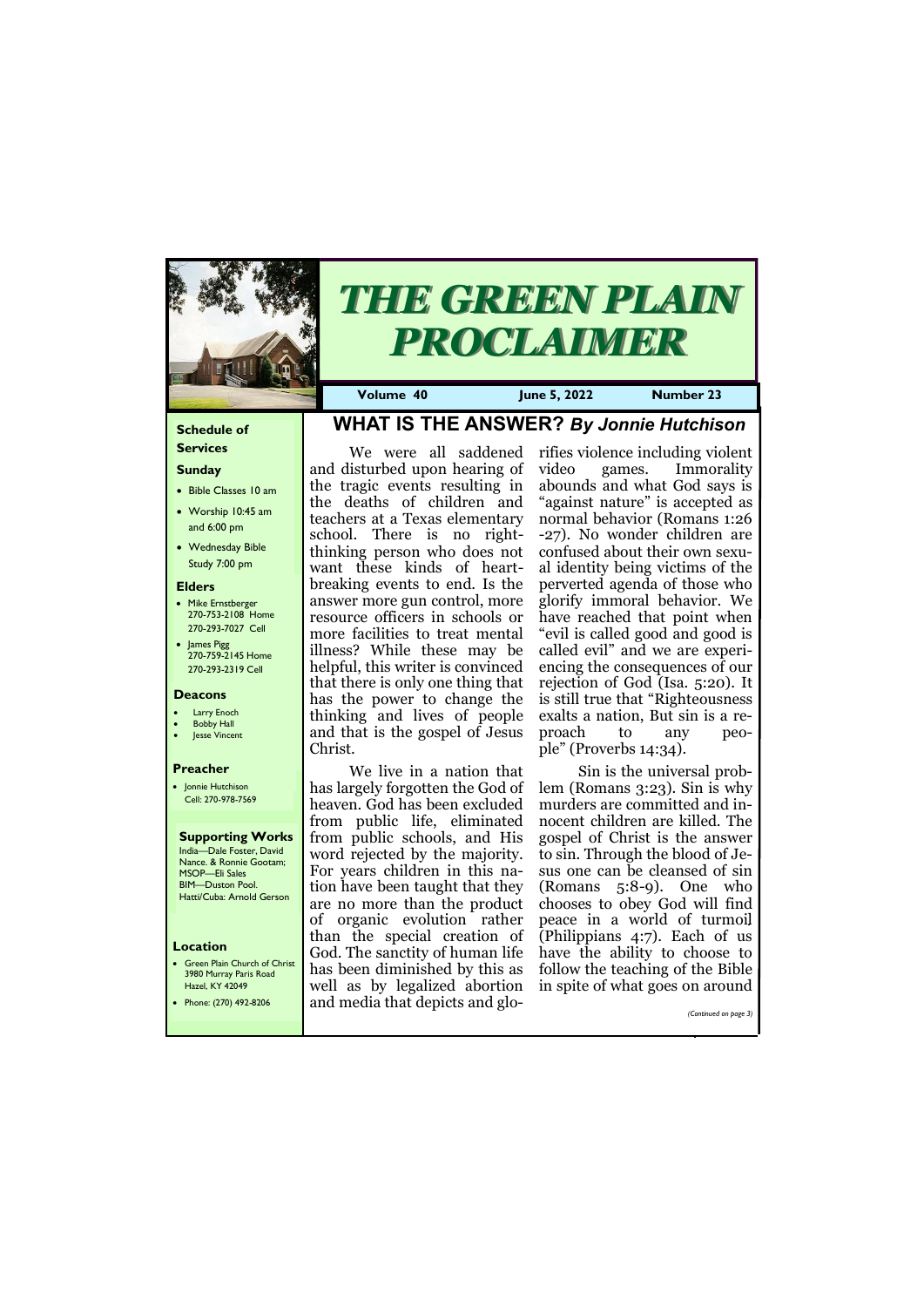#### NEWS AND NOTES

*REMEMBER IN PRAYER: Green Plain members*: Peggy Jarvis, Marie and Roy Wyatt, Joanne Barnes, Maxine Pool, Jim Fielder, Larry Enoch, Mary and Jim Lowrie, Margorie and Hayes Grady, Jesse and Mary Vincent, and Wanda Barrett .

*Family and Friends:* Jerry Lovett, Teresa Tacker, Kenneth Mizell, Dale Pentecost, Brett Wyatt, Roger Rhoades, Joel White, Nat and Rita Evans, Larry and Rose Wyatt. Bonnie Byerly, Kenny Arrington, Jack and Michel Phillip. Please continue to pray for our brethren in Ukraine. Remember those this congregation is supporting in India.

**PANTRY ITEMS June 2022: 5—Lima/Butter Beams; 12—Toothpaste; 19—Toilet Paper; 26—canned Potatoes.** Please bring any additional items you wish for the "blessing box" which is located next to the breezeway on the north side of the building.

**JUNE 2022 Anniversaries**: 16-Teresa & Larry Enoch**;** 17-Jan & James Pigg; 21-Perry & Peggy Jarvis; 25-Jim & Mary Lowrie; **Birthdays: None**

*ENROLL IN A FREE BIBLE CORRECSPONDENCE COURSE. Send your name and complete mailing address and phone number to Green Plain church of Christ 3980 Murray Paris RD Hazel, KY 42049 or email your request to greenplaincoc@gmail.com. You may also enroll on our website.: greenplainchurchofchrist.org***.**

**HOME BIBLE STUDY; We offer a FREE in-home Bible study entitled** *"Back to the Bible" f***or anyone who is interested in gaining more knowledge of the Bible. Simply contact us to schedule a time for your study.**

**MARK YOUR CALENDARS:** Our fall gospel meeting is scheduled for September 11-15, 2022 with Mike Kiser. The Fall Session of the School of Biblical Studies will begin on Monday, September 19th and continue for eight consecutive Monday's. 7—9 pm..

#### **Page 2**

# **THOSE TO SERVE JUNE 2022**

**Announcements—Chad Canter**

**Preside at Lord's Table AM—James & Mike**

**Lord's Table PM: 6/5-Chad; 6/12 James; 6/19 Chad; 6/26 James.**

**Opening Prayer AM: 6/5 Jim L.; 6/12 Larry; 6/19 Jonnie; 6/26 Bobby**

**Closing Prayer AM: 6/5 Roy; 6/12 Dave; 6/19 Perry; 6/26 Junior**

**Song Leaders: AM Perry; PM Mike; Wed Chad**

**Usher: Jesse**

## *LESSONS TODAY*

**Bible Study-10 AM** *The Book of Acts*

## **Worship**

| <b>Count Contribution: James &amp; Mike</b> |                |  |
|---------------------------------------------|----------------|--|
|                                             | <b>7:00 PM</b> |  |
|                                             |                |  |

**10:45 am***— "Despised and Rejected"* **6 pm—** *"The Church Under Attack"*

**Wednesday Bible Class** *A Study of Jude*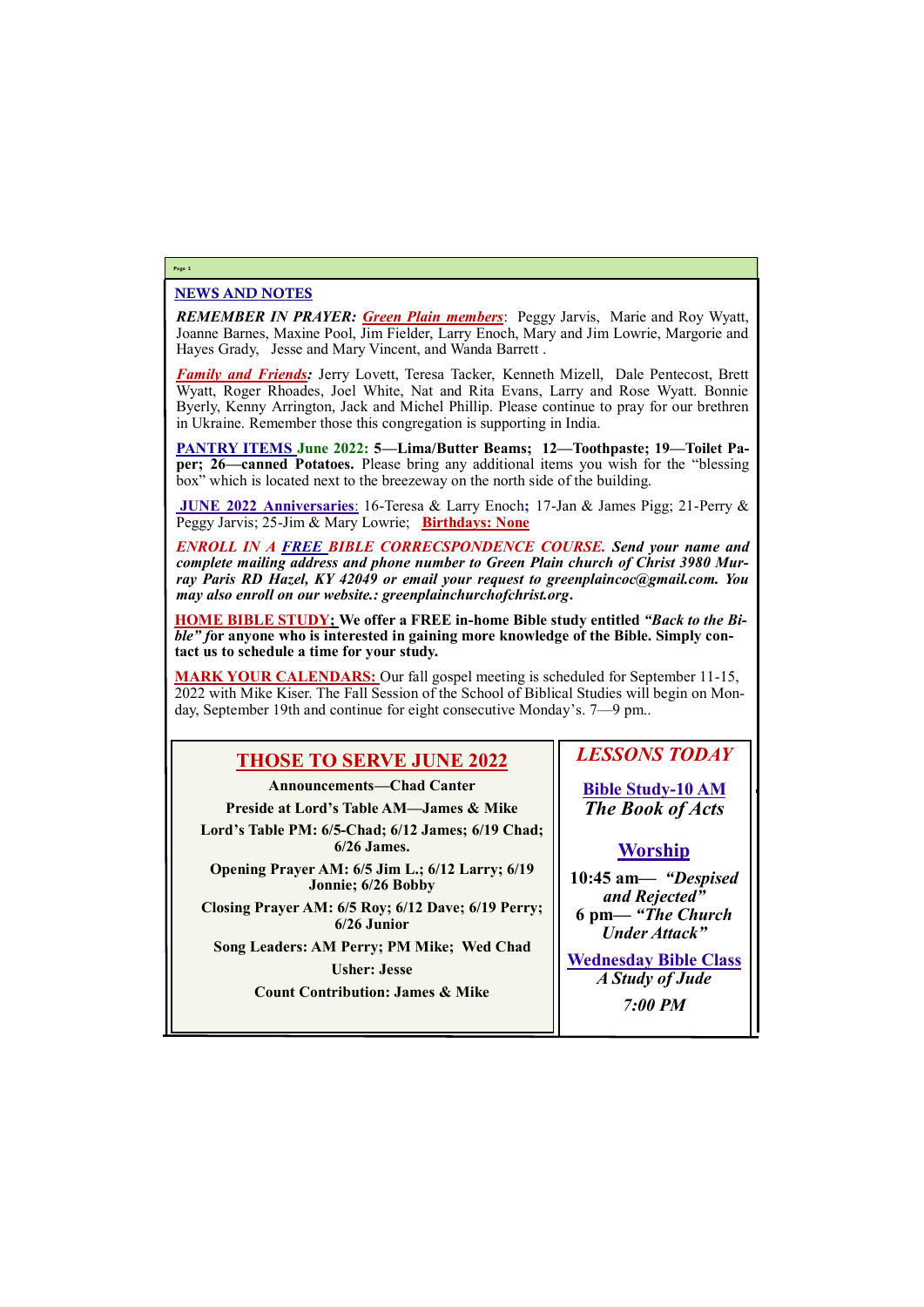**Page 3**

us. In changing one's own life, one may then have a positive influence upon others in this world. Letting your light shine will dispel the darkness of sin and glorify God (Matthew 5:16).

Psalms 9:17 reads, *"The wicked* 

*shall be turned into hell, And all the nations that forget God."* Parents, bring your children up in the training of the Lord (Eph. 6:4). Exalt God in your life and make His will your priority. If you do, you will be a blessing to others and enjoy an eternity in heaven.

*(Continued from page 1)*

# **MISJUDGING THE DISTANCE** *By Brian Ketchum*

I like to play a lot of what could be truth about distance. considered precision sports. These are things like golf and archery. They are

precision sports because your goal is to hit a ball or shoot an arrow as accurately as possible from some distance. When you are just beginning to learn the sport, your distance doesn't matter much. For example, there is very little difference between 120 and 125 yards when I play golf because my technique is not good enough to control my distance. If you

play these sports for very long, however, inevitably, you will need to know an exact distance. The difference of 5 yards in archery could be between the bullseye and barely hitting the target.

What about the question, "Is there a right way to live?" Can we find a single

truth to this question? The Bible indicates that there is such an answer. In [John](https://biblia.com/bible/nasb95/John%2014.16)  [14:16,](https://biblia.com/bible/nasb95/John%2014.16) Jesus says that he is the way, the truth, and the life, meaning that there is no other option. I want to consider an application that we can draw from our sports analogy with that in mind.

Here is the thing about distance, there is only one correct answer to the question, "How far is that?" In golf and sometimes in archery, you have to estimate or guess the distance to the hole or the target. Regardless of your guess, the distance can only be one value. It almost seems silly to use this example because everyone understands there is an absoaway, and I missed. *(Continued on page 4)*

My feelings or perceptions are irrelevant to the truth.

lute value when it comes to distance, a haven't been to church in years, but God In the same way, many people feel a certain way about spiritual matters. People in Christendom say things like, "I

When lining up my bow to shoot, I might estimate that it is 45 yards to the target. After watching my arrow sail over the top of the target, I measure the distance to figure out it is only 30 yards. I might say something like, "there is no way that's only 30 yards!" or "I just knew it was 45 yards!" The point is, it doesn't matter what I thought I knew or how I felt. In reality, the target was 30 yards